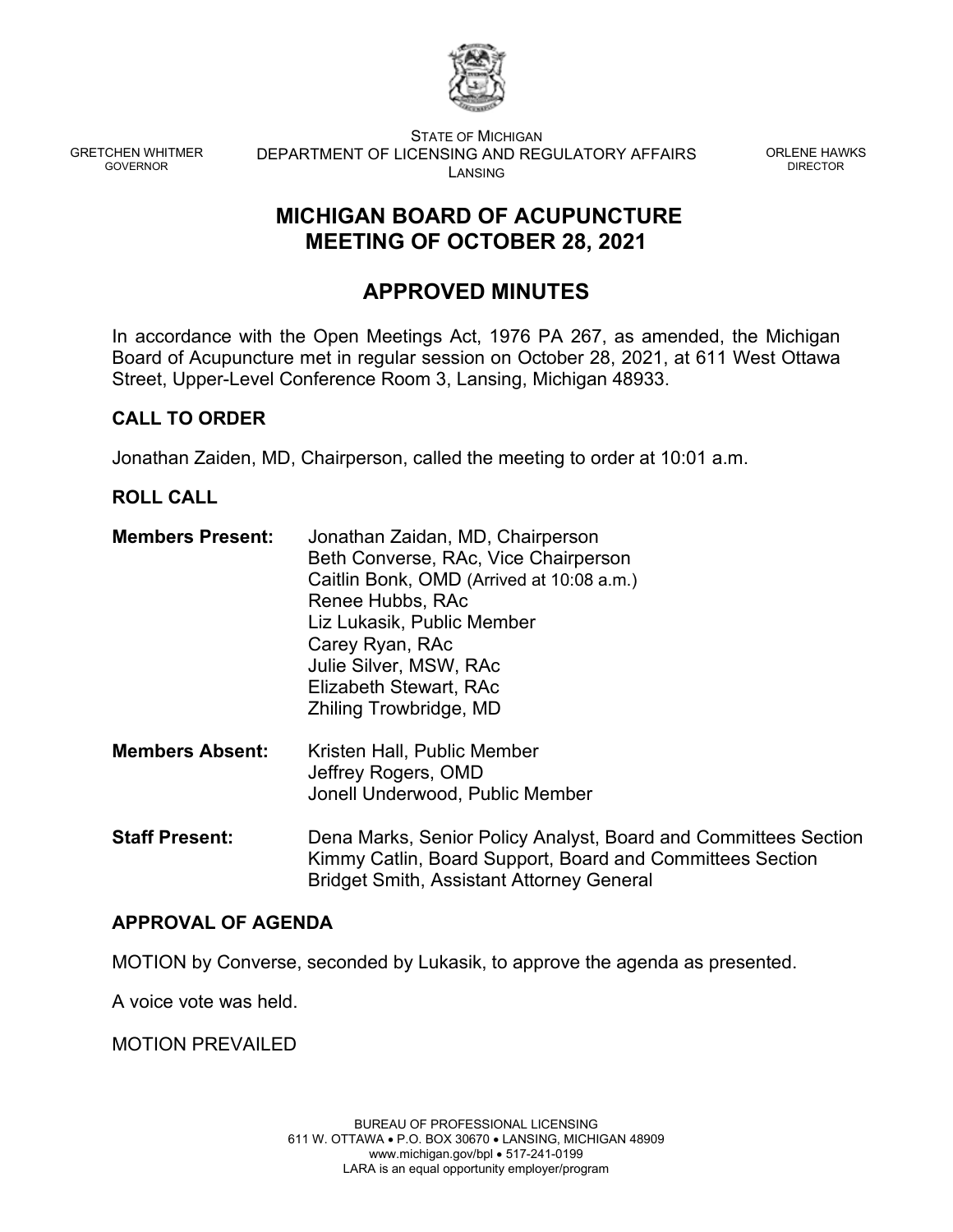Michigan Board of Acupuncture Meeting Minutes October 28, 2021 Page 2 of 5

### **APPROVAL OF MINUTES**

MOTION by Silver, seconded Lukasik, to approve the minutes of the April 22, 2021 meeting minutes as presented.

A voice vote was held.

MOTION PREVAILED

#### **Conferee Training**

Smith provided a presentation that informed the Board of the Department's and the Board's authority throughout the various stages of the regulatory process.

#### **REGULATORY CONSIDERATIONS**

None

## **OLD BUSINESS**

None

#### **NEW BUSINESS**

#### **Molly Sweet – Licensing Review Committee Applicant**

MOTION by Hubbs, seconded by Stewart, to deny the applicant.

Discussion was held.

| A roll call vote was held: | Yeas – Bonk, Hubbs, Lukasik, Ryan, Silver, Stewart, |
|----------------------------|-----------------------------------------------------|
|                            | Trowbridge, Converse, Zaidan                        |
|                            | Nays – None                                         |

#### MOTION PREVAILED

#### **Raime Yelle – Licensing Review Committee Applicant**

MOTION by Silver, seconded by Bonk, to approve the applicant.

A roll call vote was held: Yeas – Bonk, Hubbs, Lukasik, Ryan, Silver, Stewart, Trowbridge, Converse, Zaidan Nays – None

MOTION PREVAILED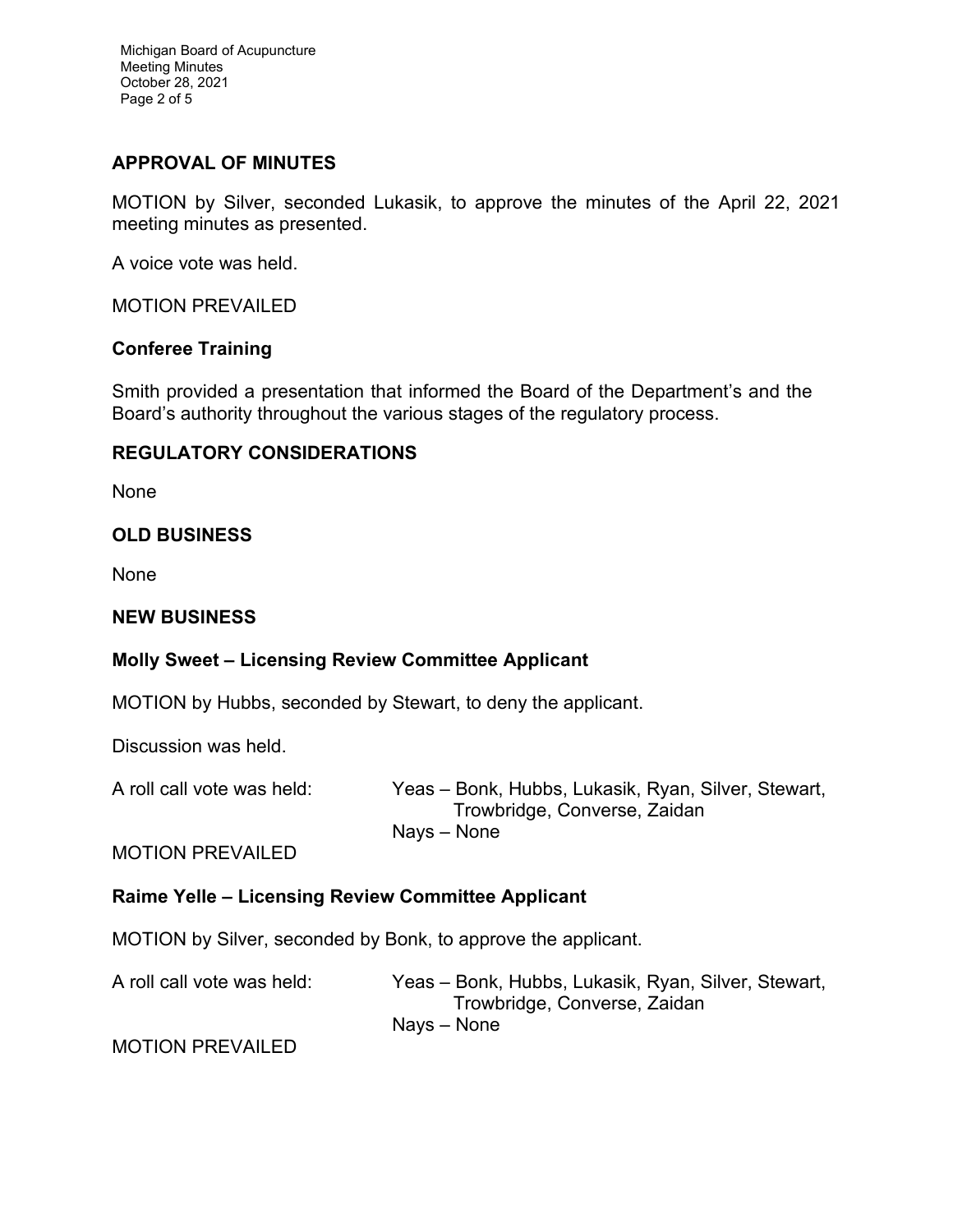Michigan Board of Acupuncture Meeting Minutes October 28, 2021 Page 3 of 5

## **Anna Werderitsch – Licensing Review Committee Applicant**

MOTION by Converse, seconded by Hubbs, to approve the applicant.

A roll call vote was held: Yeas – Bonk, Hubbs, Lukasik, Ryan, Silver, Stewart, Trowbridge, Converse, Zaidan Nays – None

#### MOTION PREVAILED

#### **Rules Discussion**

Marks reminded the Board that the implicit bias training requirement takes effect on June 1, 2022.

Marks presented the draft rules.

Discussion was held.

Marks stated that she would bring the draft with the recommended changes to the next regularly scheduled Board meeting.

#### **HPRC Appointment**

Marks informed the Board that their current representative is nearing the end of his term and will need to be reappointed if the Board chooses to keep him as their representative.

MOTION by Stewart, seconded by Silver, to reappoint Dominic Borgialli, DO, MPH, to the HPRC.

A roll call vote was held: Yeas – Bonk, Hubbs, Lukasik, Ryan, Silver, Stewart, Trowbridge, Converse, Zaidan Nays – None

MOTION PREVAILED

#### **Elections**

Marks ran the election for chairperson.

MOTION by Zaidan, seconded by Ryan, to elect Bonk as chairperson.

A roll call vote was held: Yeas – Bonk, Hubbs, Lukasik, Ryan, Silver, Stewart, Trowbridge, Converse, Zaidan Nays – None

MOTION PREVAILED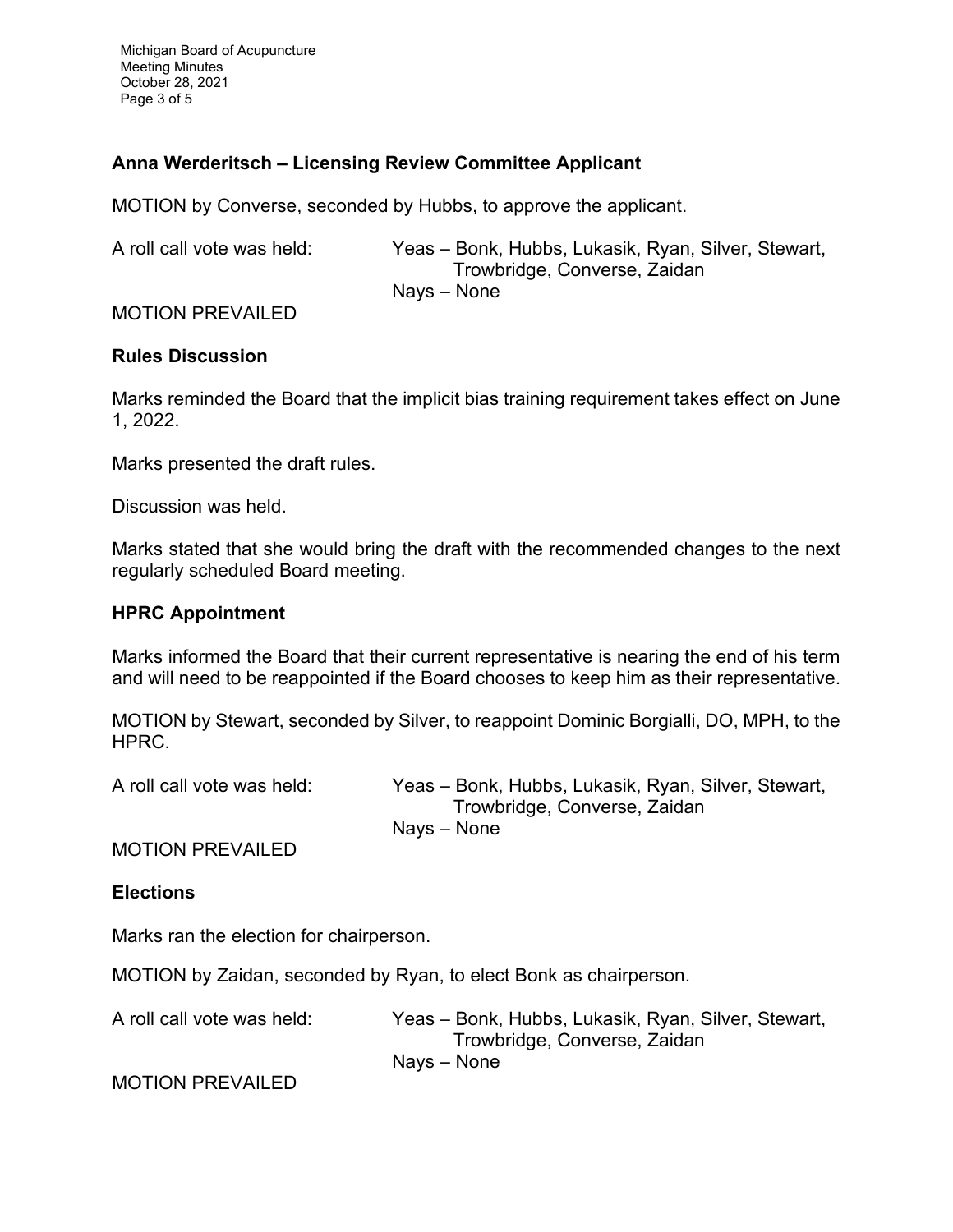Michigan Board of Acupuncture Meeting Minutes October 28, 2021 Page 4 of 5

Marks ran the election for vice chairperson.

MOTION by Ryan, seconded by Converse, to elect Ryan as vice chairperson.

A roll call vote was held: Yeas – Bonk, Hubbs, Lukasik, Ryan, Silver, Stewart, Trowbridge, Converse, Zaidan Nays – None

MOTION PREVAILED

## **Committee Assignments**

Bonk made the following appointments:

**Allegations** Zaidan Bonk **Silver** 

Rules **Trowbridge Stewart** Ryan

DSC

Lukasik (Chair) Converse Hall Rogers **Hubbs** Trowbridge (professional alternate) Underwood (public alternate)

License Review Committee Ryan **Silver** Converse

## **Master Resolution**

Marks presented the resolution.

Discussion was held.